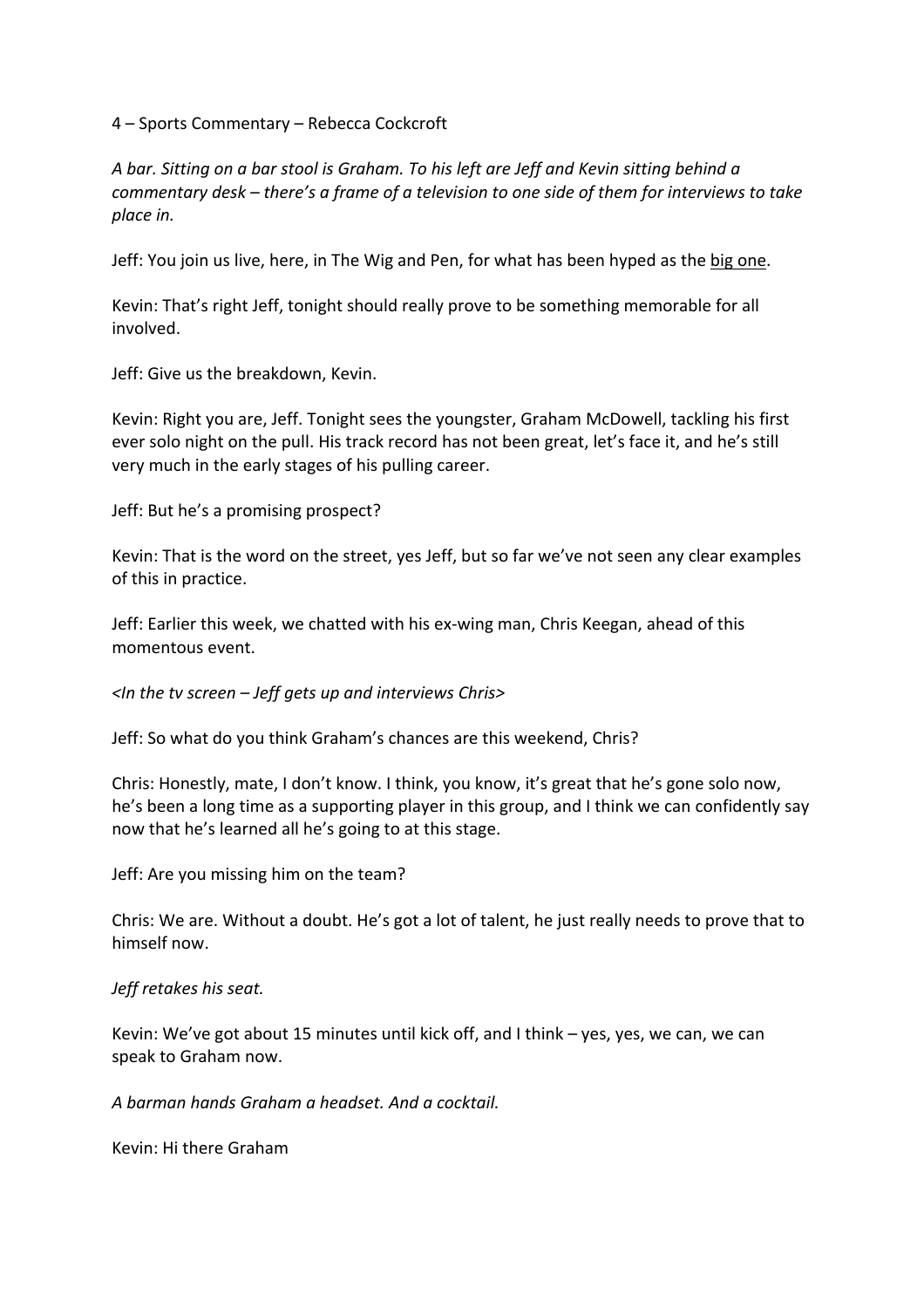Graham: Hi Kevin.

Kevin: We won't keep you Graham, we know this is an important night for you, can you tell us a bit about how you're feeling right now?

Graham: Cheers Kev, yeah, I'm feeling good, I'm feeling light, you know, I'm really up for this tonight, and I'm certain that whatever the outcome, I'm going to go home with a lot of pride in myself for pushing myself out there, you know, and getting out of that comfort zone, and I'm going to put in 100%.

Kevin: Do you have any particular tactic you're looking to use tonight.

Graham: I mean, I'm not going to go into too much detail on air Kev! *(laughs)* But yeah, there's a few things I've been working on, couple of things I want to try out. Should be a good one.

Jeff: Jeff Baker here, Graham, that's an interesting beverage you've got there.

Graham: Hi Jeff, yes, this is a pina colada. Not the standard drink, but I thought, you know, it's a special occasion, let's try something new.

Jeff: I like your style, Graham. I like your style.

Kevin: Ok Graham, we'll leave you to it mate.

Graham: Cheers guys!

*Graham removes his headset and takes a sip of his drink.*

Jeff: He's a real class act, Graham, I think he's got it in him to go far tonight, Kev.

Kevin: I think he's a real star for the future.

Jeff: But let's talk stats, Kevin, like you said, he's a promising prospect, but the stats don't show that just yet.

Kevin: No, but this is the thing Jeff, he's not really had a chance to shine. All season he's been in the shadow of the likes of Chris Keegan, Hugh George, and of course, Lee Macintosh, who has been in outstanding form since he moved to Northampton.

Jeff: Absolutely the best move of his career there, for Macintosh, he's just gone from strength to strength under Owen Firth's guidance.

Kevin: Now, Firth's a real loss to the actual game itself though, Jeff.

Jeff: But he's doing so well on the other side now, with his coaching, he's a real asset to the future stars.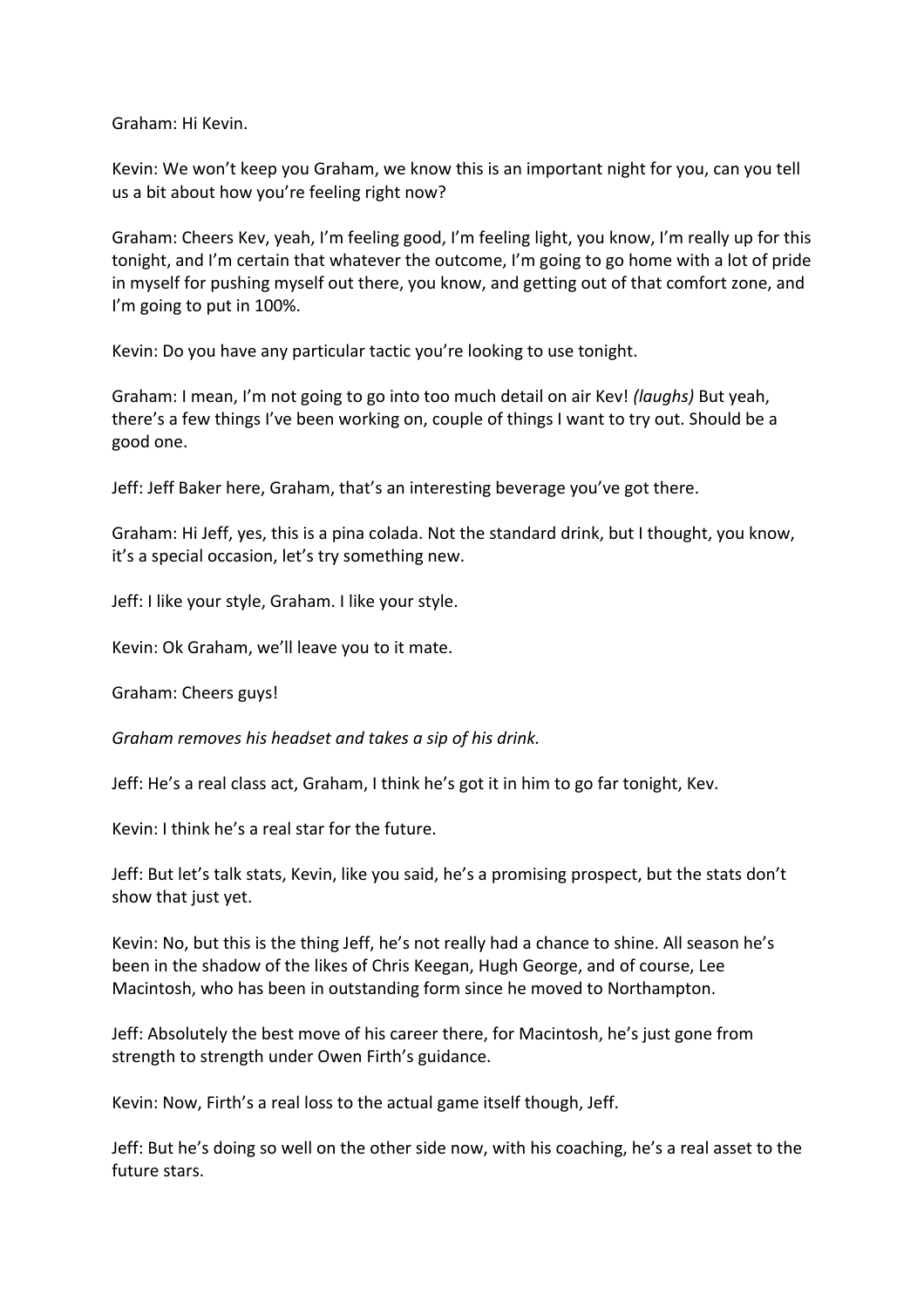Kevin: His partnership with Colin King came out of nowhere.

Jeff: It did. One of the real wins from last season is their outstanding partnership.

Kevin: Oh, here we go then, Jeff, Graham is getting himself warmed up now before the doors open and we begin. I can't wait to see what he's got for us tonight, Jeff.

*Enter Joe. Graham looks shocked to see him.*

Jeff: Kevin, this might all be over before it starts, look who's heading up to the plate.

Kevin: Is that Joe Thomas?

Jeff: It is. That's really unexpected, let's see how McDowell handles this.

Kevin: Of course, these two have met before, many times now, and their history is a complicated one.

*Joe and Graham stare at each other.* 

Jeff: Complicated doesn't even cover it there, Kevin. I mean, if we just look back to May last year, we thought that we were going to end up losing them both, but they danced around it for so long.

Kevin: And Joe of course ended up taking some time away thanks to Marcus Hereford.

Jeff: They're just staring each other down now.

Kevin: McDowell is just contemplating his first move. It's critical.

Jeff: And he's sitting down! Joe Thomas is sitting down. I did not see that coming.

Kevin: No, this is unheard of Jeff!

Jeff: I don't want to jinx it Kevin, but could we be seeing the end of two brilliant players here?

Kevin: It could just be a one-off Jeff, let's not write this off straight away, we've been here before.

Joe: How're you?

Graham: Yeah, I'm good. Thank you. You?

*Joe nods and smiles. He orders a drink.*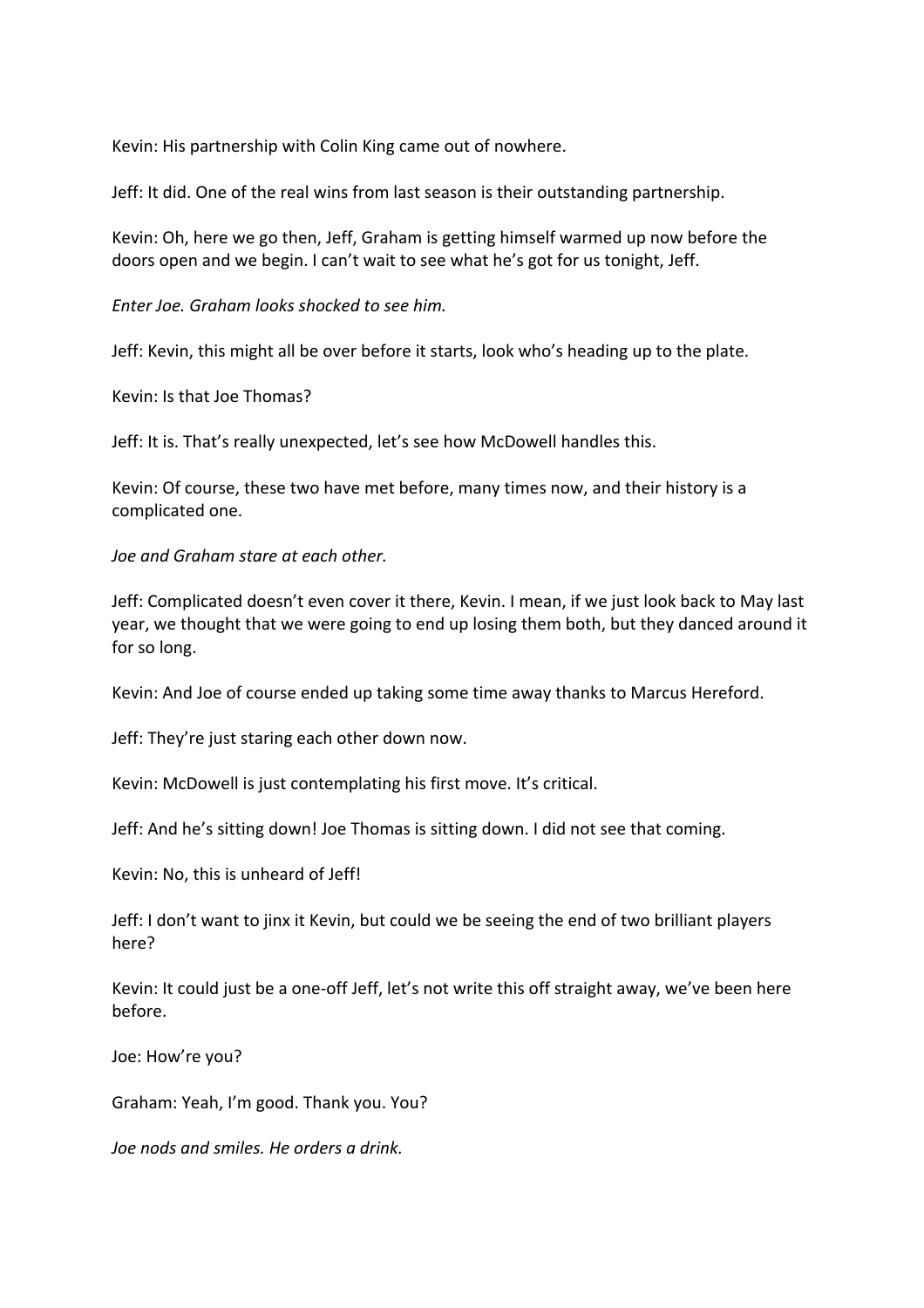Jeff: This is all super civil, Kevin, it's a bit disappointing after the fireworks of their last meeting.

Kevin: Joe has been saying that he's been working on his growth this year – this isn't quite the growth that we though he was talking about,, Jeff!

Jeff: He has bulked up, you can see that training has been working.

Kevin: Emotional and physical growth, that's a really excellent use of his time there.

Joe: Can I get you a drink?

Graham: Ok, thanks. Can I get another pina colada?

Jeff: This is it, surely, Kevin?

Kevin: It's looking promising, Jeff, it's looking promising.

Graham: You're looking well.

Joe: So are you.

Kevin: I mean, it's flirting central here, Jeff. I can't lie, I'm a bit disappointed, I was really hoping to see this young man properly in action here tonight.

*Joe and Graham sip their drinks, not breaking eye contact.*

Jeff: You can't deny the chemistry though, Kevin, these two – we've seen them before, they've come so close but never managed to seal the deal.

Graham: How's Marcus?

Kevin: Ooh, low blow there, from Graham.

Jeff: Joe seems to have rebounded it was ease, and he's using that drink very cleverly there, just biding his time to find the right words.

Joe: I've no idea. Not spoken to him in weeks.

Kevin: Absolute classic rebound there, watching Joe is like watching a masterclass.

Jeff: Perfection, Kevin.

Graham: Oh I didn't know you'd split up?

Kevin: Graham playing the Faux Innocence card there.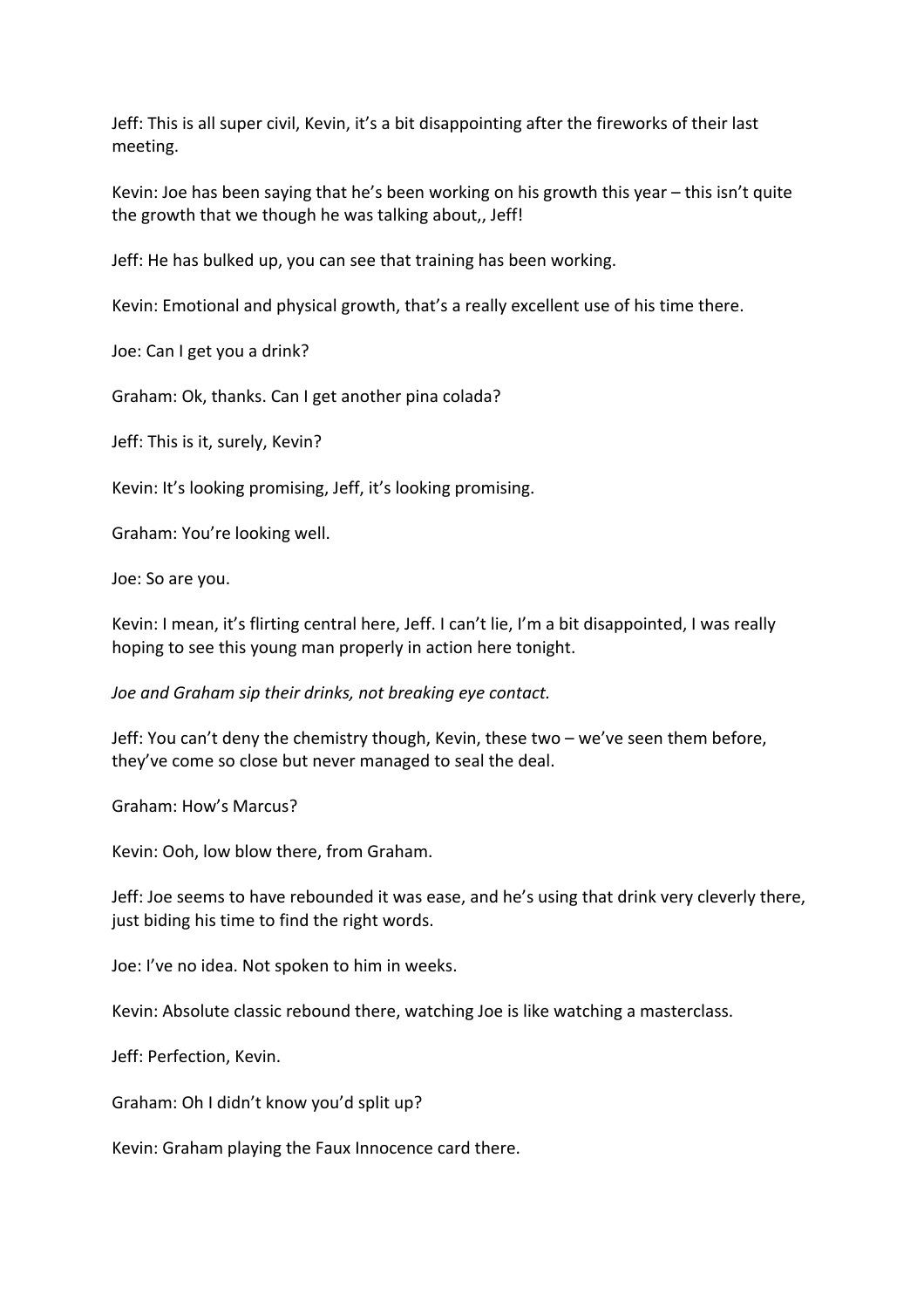Joe: We just didn't click.

Jeff; I think he's going for it Kevin…

Kevin: It's early doors for that, surely?

Joe: Like you and me.

Jeff: Nailed it.

Kevin: Stuck it perfectly there.

Graham: Joe, I…

Kevin: Is he going to bottle it, Jeff. Has he learned enough from his group work to handle this?

Joe: Chris told me you'd be here tonight.

Jeff: What an interception!

Kevin: Class work there from Joe Thomas.

Graham: Did he?

Joe: Yeah. I hate that we've barely spoken. I really miss you.

Kevin: Going in hard now, that's some interesting play there.

Jeff: He's quick off the mark tonight, he's not giving Graham much room here.

Joe: Why didn't we work out?

Graham: I don't think we ever tried. Not properly.

Jeff: Graham's going for the hand…

*Graham gently takes Joe's hand on the bar.* 

Kevin: And he's down! That was perfectly executed!

Jeff: This is it Kevin – but is he going to land this or force Joe to make this final move?

Graham: Shall we get out of here, get some dinner?

Joe: I'd really like that.